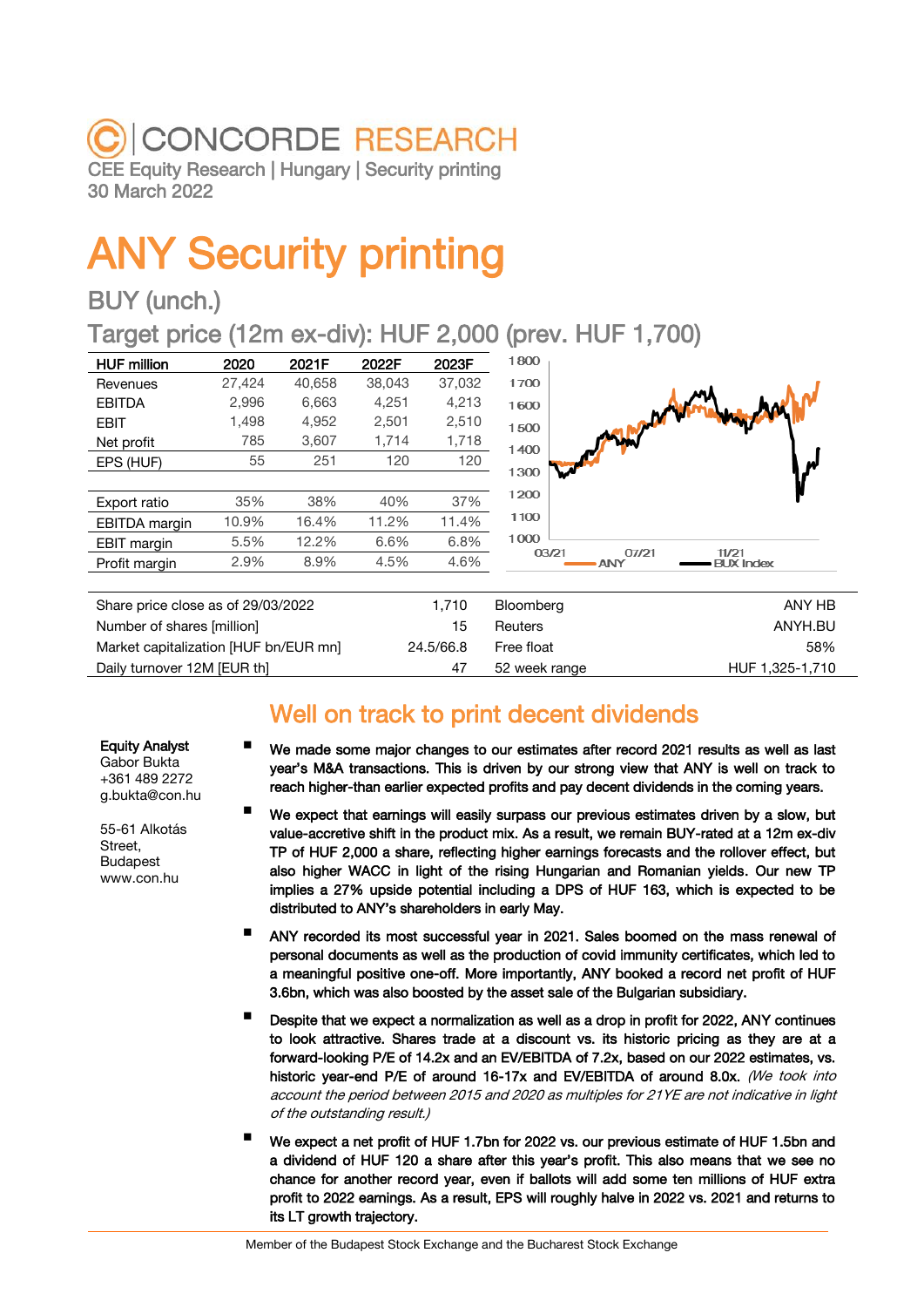#### What factors drive our forecasts and TP higher?

#### 1. Document renewals may have shifted to 2022

Sales of security products amounted to HUF 10.6bn, while sales of card products reached a record HUF 16.2bn in 2021, translated into a YoY growth of 52% and 105%, respectively. Though they were driven by the huge pent-up demand and immunity certificates, personal document renewals may have been shifted to 2022 at the end of last year due to the latest wave of covid.

#### 2. Demand for passports increasing

In light of the war between Russia and Ukraine, demand for passports has increased significantly in Hungary over the last month. Given that passports are high-valueadded products, profitability may improve in 2022.

#### 3. Bulgarian asset sale

ANY sold its 50% stake in Direct Services OOD for EUR 2mn at the end of July. Though sales should drop by around HUF 1.5bn due to this transaction, the value creation is said to be below the average level of the Co. as form production is generally a low value added business compared to card and security production.

#### 4. ANY raised its stake by 10%pt to 60% in the Romanian subsidiary

At the end of 2021, ANY announced to acquire 50% of the shares of Zipper Services SRL owned by Tipo Offset, but later they also announced to sell 40% of its 100% stake in the Romanian subsidiary to the general manager of Zipper. This was massively value-accretive transaction as they raised the stake at a very attractive price, while the general manager has been kept interested in the Company. For comparison, ANY sold its 50% stake in the Bulgarian asset at a P/S ratio of c. 1.1x, while they acquired this stake in Zipper at a P/S ratio of less than 0.2x.

#### 5. Highest dividend of ANY's history

We are ahead of the highest distribution in ANY's history. The Company intends to distribute HUF 163 a share. Given that the Company hadn't allocated dividends for treasury shares, we expect that shareholders will be eligible to receive a gross dividend of around HUF 168 a share in early May, implying a dividend yield of 9.8% as of writing.

#### 6. African expansion is still on the cards

We see further growth potential in Africa. Local business daily Vilaggazdasag revealed in July that ANY could get a EUR 130mn contract from the state of Angola for the delivery of biometric passports. The news was confirmed by ANY and they added that the Co. has been working on the project to sign a 10-year contract with Angola for a long time. Though this has not been announced yet, ANY suggested that a couple of contracts are in the pipeline.

#### 7. M&A activity may not end this year, but ANY could also become an M&A target too

Despite ANY looking for M&A targets in the region, we think that the Co. may also become an M&A target for a strategic or financial investor sooner or later. ANY is well on track to deliver a mid-single digit EPS growth in the mid-term, while it has a stable, profitable business model, which builds on cutting-edge R&D solutions. The management has started shifting its focus onto digital solutions, which is a key to grow going forward as traditional business lines (e.g. form production) may disappear in the long run.

- We made some changes to our estimates. We raised both our sales and profit forecasts. Although we believe the results of 2021 will be unrepeatable for a while, we still consider ANY to remain one of the best Buy and Hold investments in the regional stock markets.
- We valued ANY by using both DCF and DDM based approach, with a terminal growth rate of 2% and a WACC of 8.7% for the forecast period vs. 7.1% we estimated previously. We continue to apply a 5% liquidity discount given the low traded volume. As a result, we arrived at a 12-m ex-div target price of HUF 2,000 a share, implying a P/E of 16.7x.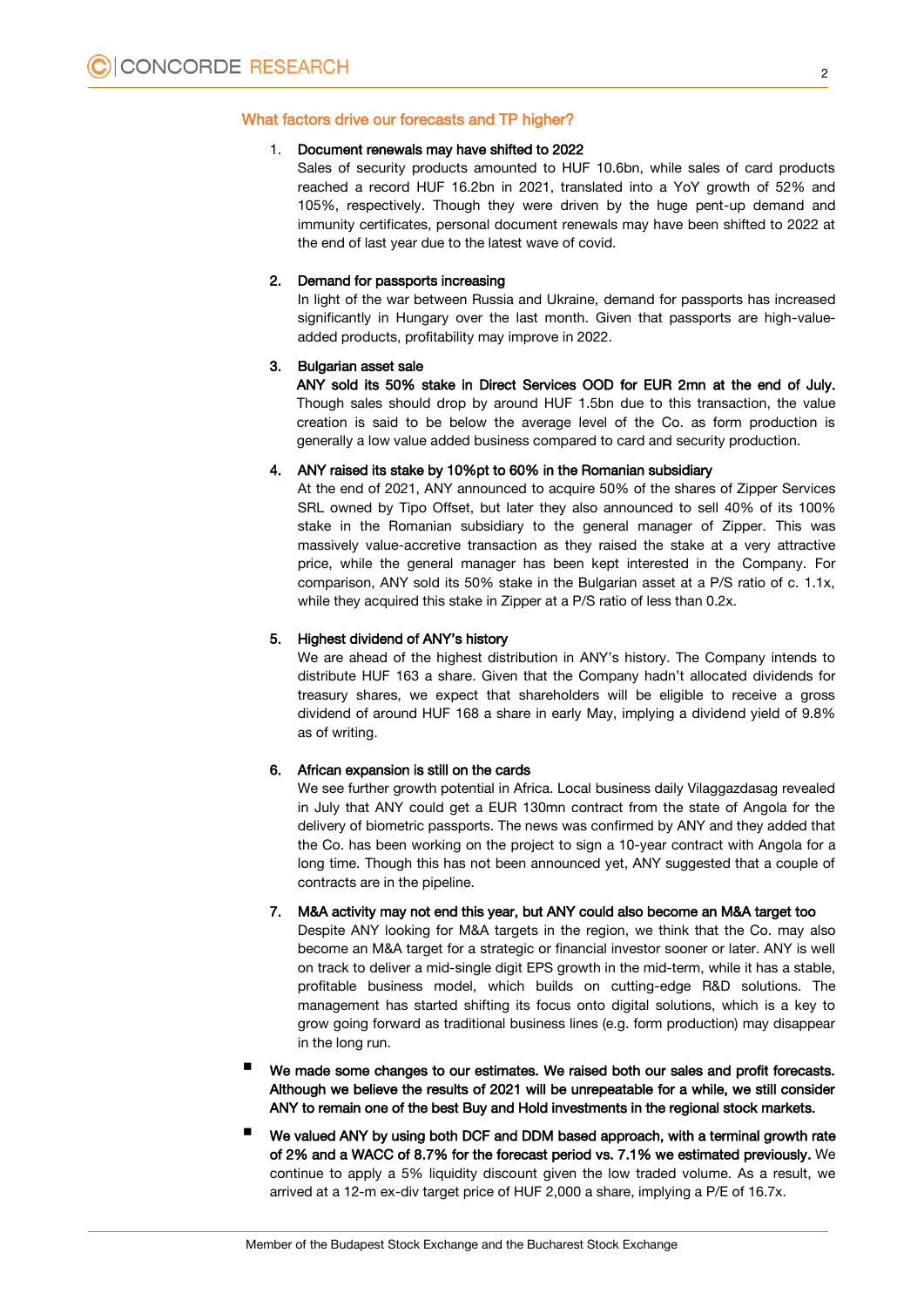## ANY IN CHARTS









Source: ANY, Concorde Research

| P&L                          | 22F Old   | 22F New   | Chg <sub>3</sub> | 23F Old   | 23F New   | Chg <sub>3</sub> |
|------------------------------|-----------|-----------|------------------|-----------|-----------|------------------|
| Net sales                    | 33.918    | 38,043    | 12%              | 33,634    | 37,032    | 10%              |
| Cost of Sales                | $-23,932$ | $-26,518$ | 11%              | $-23,531$ | $-25,228$ | 7%               |
| Gross profit                 | 9,985     | 11,525    | 15%              | 10,104    | 11,804    | 17%              |
| SG&A                         | $-7,730$  | $-8,934$  | 16%              | $-7,724$  | $-9.204$  | 19%              |
| Gain on sale of fixed assets | 10        | 10        | 0%               | 10        | 10        | 0%               |
| Foreign currency (loss)/gain | 0         | 0         |                  | 0         | 0         |                  |
| Other expenses               | $-100$    | $-100$    | 0%               | $-100$    | $-100$    | 0%               |
| <b>EBITDA</b>                | 3,794     | 4,251     | 12%              | 3,938     | 4,213     | 7%               |
| Depreciation                 | 1,628     | 1,750     | 7%               | 1,648     | 1,703     | 3%               |
| Operating profit             | 2,166     | 2,501     | 15%              | 2,290     | 2,510     | 10%              |
| Interest inc./exp., net      | $-90$     | -78       | $-13%$           | -93       | -83       | $-11%$           |
| <b>EBT</b>                   | 2,076     | 2,423     | 17%              | 2,196     | 2,427     | 11%              |
| Deferred tax inc./exp.       | 0         | 0         |                  | 0         | 0         |                  |
| Income tax expenses          | $-394$    | $-460$    | 17%              | $-417$    | $-461$    | 11%              |
| Profit after tax             | 1,681     | 1.962     | 17%              | 1.779     | 1.966     | 10%              |
| Minority interest            | 175       | 248       | 42%              | 174       | 248       | 43%              |
| Net profit                   | 1,506     | 1,714     | 14%              | 1.606     | 1,718     | 7%               |
| <b>EPS</b>                   | 105       | 120       | 14%              | 112       | 120       | 7%               |

Source: Concorde Research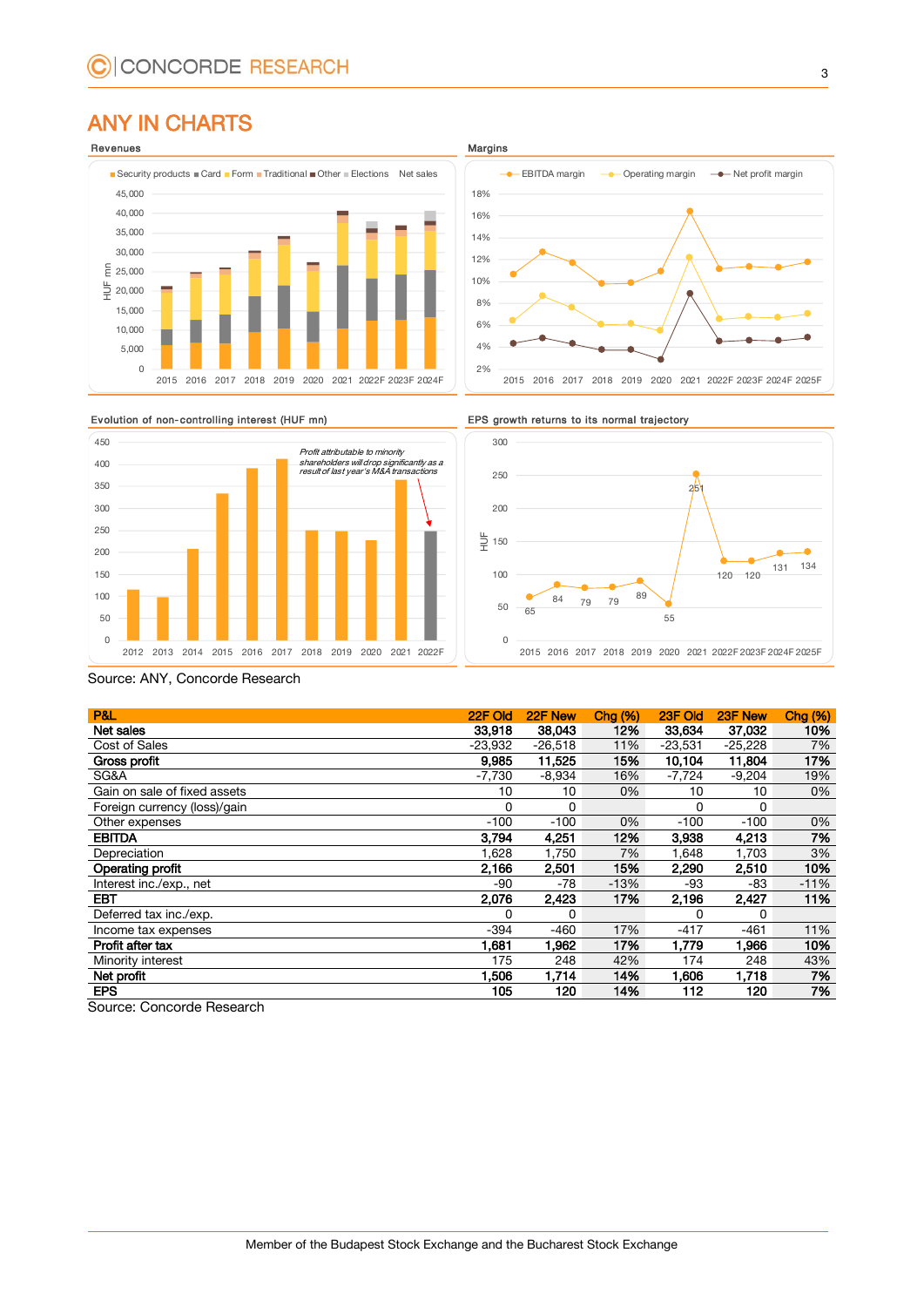## VALUATION

| <b>DCF</b>                     | 2021    | 2022F   | 2023F   | 2024F   | 2025F   | 2026F   | 2027F    |
|--------------------------------|---------|---------|---------|---------|---------|---------|----------|
| <b>Sales</b>                   |         | 38 043  | 37 032  | 40 773  | 39 589  | 40985   | 42 4 6 8 |
| Sales growth                   |         | $-6.4%$ | $-2.7%$ | 10.1%   | $-2.9%$ | 3.5%    | 3.6%     |
| EBIT margin                    |         | 6,6%    | 6,8%    | 6,7%    | 7,0%    | 7,6%    | 8,3%     |
| <b>EBIT</b>                    |         | 2 5 0 1 | 2 5 1 0 | 2 7 1 3 | 2 7 7 5 | 3 1 2 8 | 3 5 0 8  |
| <b>NOPLAT</b>                  |         | 2 0 5 1 | 2 0 5 8 | 2 2 2 5 | 2 2 7 6 | 2565    | 2877     |
| $(+)$ Depreciation             |         | 1750    | 1 703   | 1876    | 1900    | 1967    | 2038     |
| $(+/-)$ Working capital        |         | 1 0 0 3 | 53      | $-195$  | 62      | $-73$   | $-77$    |
| CAPEX/SALES                    |         | 5.1%    | 5.1%    | 5.1%    | 5.1%    | 5.1%    | 5.1%     |
| $(-)$ CAPEX                    |         | $-1925$ | $-1874$ | $-2063$ | $-2033$ | $-2105$ | $-2181$  |
| <b>FCFF</b>                    |         | 2879    | 1940    | 1842    | 2 2 0 5 | 2 3 5 5 | 2 6 5 7  |
| <b>WACC</b>                    |         | 8,7%    | 8,7%    | 8,7%    | 8,6%    | 8,6%    | 8,6%     |
| DF                             |         | 0,92    | 0,85    | 0,78    | 0,72    | 0,66    | 0,61     |
| <b>DCF</b> cumulated           |         | 2648    | 1643    | 1436    | 1 581   | 1 555   | 1615     |
| Enterprise value - Dec 31 2021 | 8 8 6 2 |         |         |         |         |         |          |
| Net debt                       | $-4752$ |         |         |         |         |         |          |
| <b>Minorities</b>              | $-1356$ |         |         |         |         |         |          |
| Dividend paid                  | $-2338$ |         |         |         |         |         |          |
| <b>Equity value</b>            | 26 698  |         |         |         |         |         |          |
| Liquidity discount             | 5%      |         |         |         |         |         |          |
| Number of shares               | 14,3    |         |         |         |         |         |          |
| <b>Fair value</b>              | 1768    |         |         |         |         |         |          |
| <b>12M Target price</b>        | 1974    |         |         |         |         |         |          |
| <b>DDM</b>                     | 2021F   | 2022F   | 2023F   | 2024F   | 2025F   | 2026F   | 2027F    |
| Net profit (HUF mn)            | 3607    | 1 7 1 4 | 1718    | 1878    | 1924    | 2 2 0 5 | 2 509    |

| $1 - 1$                     | .       |       |       |       |       |         |         |
|-----------------------------|---------|-------|-------|-------|-------|---------|---------|
|                             |         |       |       |       |       |         |         |
| <b>DDM</b>                  | 2021F   | 2022F | 2023F | 2024F | 2025F | 2026F   | 2027F   |
| Net profit (HUF mn)         | 3 6 0 7 | 1714  | 1718  | 1878  | 1924  | 2 2 0 5 | 2 5 0 9 |
| <b>EPS</b>                  | 251     | 120   | 120   | 131   | 134   | 154     | 175     |
| Payout ratio                | 65%     | 100%  | 100%  | 100%  | 100%  | 100%    | 100%    |
| DPS (next year)             | 163     | 120   | 120   | 131   | 134   | 154     | 175     |
| Cost of Equity              | 10.3%   | 10,4% | 10.5% | 10,5% | 10.6% | 10.6%   | 10,4%   |
| DF                          | 1,00    | 0,91  | 0,82  | 0,74  | 0,67  | 0,61    | 0,55    |
| <b>Discounted dividends</b> | 163     | 108   | 98    | 97    | 90    | 93      | 96      |
| <b>PV of Terminal value</b> | 1168    |       |       |       |       |         |         |
| Equity value per share      | 1914    |       |       |       |       |         |         |
| Liquidity discount          | 5%      |       |       |       |       |         |         |
| <b>Fair value</b>           | 1819    |       |       |       |       |         |         |
| <b>12M Target price</b>     | 2 0 5 5 |       |       |       |       |         |         |
|                             |         |       |       |       |       |         |         |

Source: Concorde Research

## **SENSITIVITY**

| <b>DCF</b> |       | <b>arowth</b> |      |      | <b>DDM</b> |      | TV arowt |       |      |      |      |      |      |
|------------|-------|---------------|------|------|------------|------|----------|-------|------|------|------|------|------|
|            |       | 0%            | .5%  | 2,0% | 2,5%       | 3,0% |          |       | 1,0% | ,5%  | 2,0% | 2,5% | 3,0% |
|            | 7,0%  | 2150          | 2342 | 2572 | 2852       | 3202 |          | 8,4%  | 2233 | 2344 | 2472 | 2622 | 2800 |
|            | 7,8%  | 1921          | 2071 | 2246 | 2455       | 2707 | ш        | 9,4%  | 2061 | 2148 | 2247 | 2360 | 2491 |
|            | 8,7%  | 1721          | 1838 | 1974 | 2131       | 2316 |          | 10,4% | 1910 | 1978 | 2055 | 2141 | 2238 |
|            | 9,5%  | 1561          | 1656 | 1764 | 1887       | 2029 |          | 1,4%  | 1789 | 1844 | 1905 | 1973 | 2048 |
|            | 10.5% | 1419          | 1497 | 1583 | 1680       | 1790 |          | 12,6% | 1682 | 1726 | 1775 | 1828 | 1887 |

Source: Concorde Research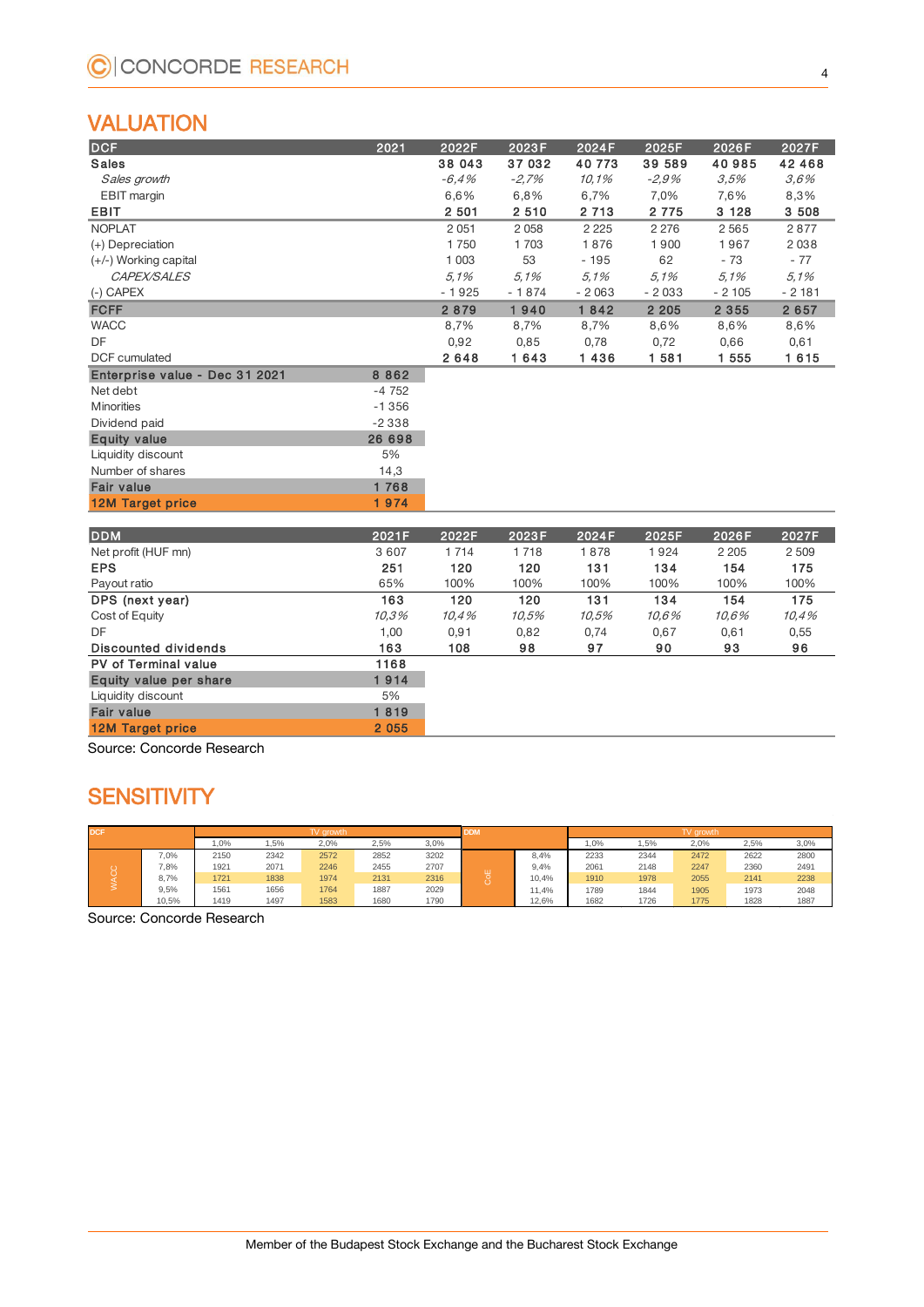## APPENDIX

#### MAIN INDICATORS

|                          | 2018   | 2019   | 2020    | 2021   | 2022F   | 2023F   | 2024F  | 2025F  |
|--------------------------|--------|--------|---------|--------|---------|---------|--------|--------|
| EPS (HUF)                | 79     | 89     | 55      | 251    | 120     | 120     | 131    | 134    |
| EPS growth (%)           | 0.6    | 11.7   | $-38.4$ | 359.6  | $-52.5$ | 0.2     | 9.3    | 2.4    |
| EPS (EUR)                | 0.2    | 0.3    | 0.2     | 0.7    | 0.3     | 0.3     | 0.4    | 0.4    |
| EPS growth (%)           | $-2.2$ | 7.7    | $-38.4$ | 316.6  | $-52.5$ | 0.2     | 9.3    | 2.4    |
| DPS (common shares, HUF) | 82     | 91     | 0       | 163    | 120     | 120     | 131    | 134    |
| CFPS (HUF)               | 153    | 308    | 137     | 295    | 318     | 250     | 256    | 278    |
| CFPS growth (%)          | 79.7   | 101.7  | $-55.7$ | 102.2  | 7.7     | $-21.2$ | 2.3    | 8.6    |
| CFPS (EUR)               | 0.5    | 0.9    | 0.4     | 0.8    | 0.9     | 0.7     | 0.7    | 0.8    |
| CFPS growth (%)          | 74.8   | 94.4   | $-55.7$ | 83.3   | 7.7     | $-21.2$ | 2.3    | 8.6    |
| BVPS (HUF)               | 412    | 419    | 452     | 635    | 592     | 591     | 601    | 602    |
| Total no. of shares (th) | 14,795 | 14,795 | 14,795  | 14,795 | 14,795  | 14,795  | 14,795 | 14,795 |

#### MARGINS (%)

|                       | 2018 | 2019 | 2020 | 2021 | 2022F | 2023F | 2024F | 2025F |
|-----------------------|------|------|------|------|-------|-------|-------|-------|
| EBITDA margin (%)     | 9.8  | 9.9  | 10.9 | 16.4 |       | 11.4  | 11.3  | 11.8  |
| Operating margin (%)  | 6.   | 6.1  | 5.5  | 12.2 | 6.6   | 6.8   | 6.7   | 7.0   |
| Net profit margin (%) | 3.7  | ب    | 2.9  | 8.9  | 4.5   | 4.6   | 4.6   | 4.9   |

#### VALUATION

|                    | 2018  | 2019  | 2020F  | 2021 | 2022F | 2023F | 2024F | 2025F |
|--------------------|-------|-------|--------|------|-------|-------|-------|-------|
| P/E                | 17.0x | 15.2x | 24.7x  | 6.2x | 14.2x | 14.2x | 13.0x | 12.7x |
| P/CF               | 8.8x  | 4.4x  | 9.9x   | 5.3x | 5.4x  | 6.8x  | 6.6x  | 6.1x  |
| P/BV               | 3.3x  | 3.2x  | 3.0x   | 2.4x | 2.9x  | 2.9x  | 2.8x  | 2.8x  |
| EV/sales           | 0.9x  | 0.8x  | 1.0x   | 0.7x | 0.8x  | 0.8x  | 0.8x  | 0.8x  |
| EV/EBITDA          | 9.0x  | 7.9x  | 9.0x   | 4.3x | 7.2x  | 7.3x  | 6.8x  | 6.7x  |
| Dividend yield (%) | 6.1   | 6.5   | 0.0    | 10.5 | 7.0   | 7.0   | 7.7   | 7.9   |
| FCF yield (%)      | 0.3   | 8.7   | $-0.1$ | 13.8 | 11.0  | 7.3   | 6.9   | 8.3   |

#### OTHER RATIOS

|                        | 2018 | 2019 | 2020          | 2021 | 2022F  | 2023F  | 2024F | 2025F  |
|------------------------|------|------|---------------|------|--------|--------|-------|--------|
| Sales growth (%)       | 16.6 | 11.8 | $-19.6$       | 48.3 | $-6.4$ | $-2.7$ | 10.1  | $-2.9$ |
| <b>ROE</b> (%)         | 18.7 | 20.6 | 11.0          | 38.4 | 19.6   | 19.7   | 21.1  | 21.6   |
| <b>ROA</b> (%)         | 5.9  | 6.2  | 3.4           | 15.6 | 7.2    | 7.1    | 7.4   | 7.5    |
| Net debt/EBITDA        | 2.0x | 1.6x | 1.9x          | 0.7x | 1.1x   | l.1x   | 1.1x  | 1.0x   |
| CAPEX/Depreciation     | 1.9x | 2.2x | 5x            | 0.7x | l.1x   | 1x     | 1.1x  | 1.1x   |
| Depreciation/Sales (%) | 3.7  | 3.8  | $5.5^{\circ}$ | 4.2  | 4.6    | 4.6    | 4.6   | 4.8    |

#### REVENUE BREAKDOWN (%)

|                      | 2018  | 2019  | 2020  | 2021  | 2022F | 2023F | 2024F | 2025F |
|----------------------|-------|-------|-------|-------|-------|-------|-------|-------|
| Security             | 31.0  | 36.6  | 25.3  | 26.0  | 37.7  | 34.3  | 38.8  | 35.2  |
| Card                 | 30.3  | 32.2  | 28.8  | 39.9  | 28.8  | 31.2  | 29.9  | 32.5  |
| Form                 | 31.7  | 30.0  | 37.6  | 26.7  | 26.0  | 26.7  | 24.2  | 24.9  |
| Traditional printing | 4.9   | 4.7   | 5.5   | 4.5   | 4.4   | 4.5   | 4.2   | 4.3   |
| Other                | 2.1   | 2.2   | 2.8   | 2.9   | 3.2   | 3.2   | 3.0   | 3.0   |
| <b>Total</b>         | 100.0 | 105.9 | 100.0 | 100.0 | 100.0 | 100.0 | 100.0 | 100.0 |

#### EXPORT AS % OF TOTAL SEGMENT REVENUES

|                      | 2018 | 2019 | 2020 | 2021 | 2022F | 2023F | 2024F | 2025F |
|----------------------|------|------|------|------|-------|-------|-------|-------|
| Security             | 9%   | 14%  | 15%  | 24%  | 19%   | 24%   | 21%   | 26%   |
| Card                 | 14%  | 13%  | 10%  | 5%   | 15%   | 16%   | 16%   | 16%   |
| Form                 | 86%  | 87%  | 89%  | 91%  | 90%   | 90%   | 90%   | 90%   |
| Traditional printing | 3%   | 1%   | 1%   | 4%   | 1%    | 1%    | 1%    | 1%    |
| Other                | 83%  | 68%  | 84%  | 85%  | 83%   | 83%   | 83%   | 83%   |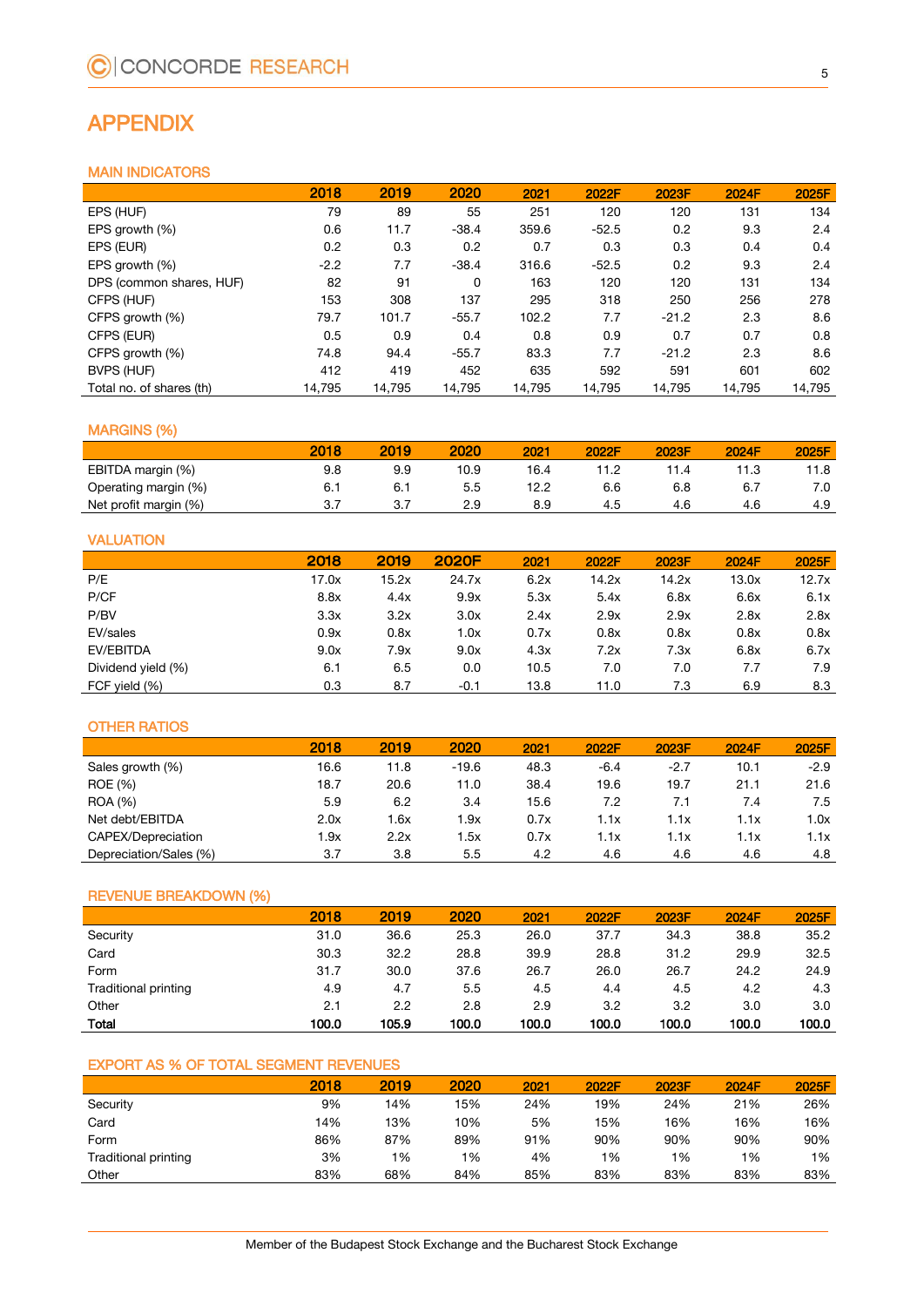#### BALANCE SHEET [HUF MILLION]

|                                     | 2018   | 2019   | 2020   | 2021   | 2022F  | 2023F  | 2024F  | 2025F  |
|-------------------------------------|--------|--------|--------|--------|--------|--------|--------|--------|
| Cash and equivalents                | 1,020  | 1,287  | 2,330  | 1,298  | 1,934  | 2,215  | 2,388  | 2,759  |
| Accounts receivable                 | 4,737  | 5,042  | 4,248  | 5,683  | 5,837  | 5,682  | 6,256  | 6,074  |
| Inventories                         | 3,519  | 2,961  | 4,008  | 3,279  | 3,127  | 3,044  | 3,351  | 3,254  |
| Other current assets                | 1,013  | 630    | 1,090  | 1,617  | 1,617  | 1,617  | 1,617  | 1,617  |
| <b>Total current assets</b>         | 10,289 | 9,920  | 11,676 | 11,876 | 12.515 | 12,557 | 13,612 | 13,704 |
| Property, plant, equipment          | 8,550  | 10,194 | 10,954 | 10,939 | 11,114 | 11,284 | 11,472 | 11,605 |
| Intangibles, goodwill               | 372    | 461    | 349    | 337    | 336    | 336    | 336    | 336    |
| Other assets                        | 5      | 11     | 10     | 10     | 10     | 10     | 10     | 10     |
| Total non-current assets            | 9,016  | 10,553 | 11,301 | 11,285 | 11,460 | 11,630 | 11,818 | 11,951 |
| <b>Total assets</b>                 | 19,304 | 20,473 | 22,977 | 23,161 | 23,975 | 24,188 | 25,430 | 25,655 |
| Trade accounts payable              | 3.372  | 3,337  | 3,658  | 3,185  | 3,856  | 3,754  | 4,133  | 4,013  |
| Other payables & accruals           | 1,337  | 2,571  | 2,541  | 2,794  | 3,127  | 3,044  | 3,351  | 3,254  |
| Short term loan                     | 4,887  | 4,896  | 2,508  | 2,315  | 2,715  | 3,115  | 3,515  | 3,915  |
| Other short-term liabilities        | 386    | 513    | 463    | 473    | 473    | 473    | 473    | 473    |
| <b>Total current liabilities</b>    | 10,060 | 11,317 | 9,170  | 8,767  | 10,172 | 10,386 | 11,473 | 11,655 |
| Deferred tax liability              | 328    | 342    | 399    | 669    | 669    | 669    | 669    | 669    |
| Long term loan                      | 1,253  | 1,046  | 4,478  | 3,088  | 3,088  | 3,088  | 3,088  | 3,088  |
| Other long-term liabilities         | 521    | 470    | 441    | 196    | 196    | 196    | 196    | 196    |
| Total long term liabilities         | 2,102  | 1,858  | 5,318  | 3,952  | 3,952  | 3,952  | 3,952  | 3,952  |
| Minority interest                   | 1,052  | 1,105  | 1,356  | 1,048  | 1,096  | 1,108  | 1,121  | 1,133  |
| Share capital                       | 1,450  | 1,450  | 1,450  | 1,450  | 1,450  | 1,450  | 1,450  | 1,450  |
| Capital reserve                     | 251    | 251    | 251    | 251    | 251    | 251    | 251    | 251    |
| Retained earnings                   | 4,875  | 4,988  | 5,766  | 8,054  | 7,415  | 7,401  | 7,545  | 7,574  |
| Treasury shares                     | $-455$ | $-455$ | $-455$ | $-455$ | $-455$ | $-455$ | $-455$ | -455   |
| Other comp. income                  | $-31$  | $-40$  | 123    | 94     | 94     | 94     | 94     | 94     |
| Total shareholders' equity          | 6,090  | 6,193  | 7,134  | 9,394  | 8,755  | 8,741  | 8,884  | 8,914  |
| <b>Total liabilities and equity</b> | 19,304 | 20,473 | 22,977 | 23,161 | 23,975 | 24,188 | 25,430 | 25,655 |

#### PROFIT AND LOSS [HUF MILLION]

|                              | 2018      | 2019      | 2020      | 2021      | 2022F     | 2023F     | 2024F     | 2025F     |
|------------------------------|-----------|-----------|-----------|-----------|-----------|-----------|-----------|-----------|
| Net sales                    | 30,527    | 34,131    | 27,424    | 40,658    | 38,043    | 37,032    | 40,773    | 39,589    |
| Cost of Sales                | $-22,488$ | $-25,413$ | $-20,287$ | $-26,730$ | $-26,518$ | $-25,228$ | $-28,099$ | $-26,754$ |
| Gross profit                 | 8,039     | 8,718     | 7,137     | 13,927    | 11.525    | 11,804    | 12,674    | 12,835    |
| SG&A                         | $-6,125$  | $-6,453$  | $-6,096$  | $-8,712$  | $-8,934$  | $-9,204$  | $-9,871$  | $-9,969$  |
| Gain on sale of fixed assets | 5         | 16        | 64        | 507       | 10        | 10        | 10        | 10        |
| Foreign currency loss/gain   | 60        | 10        | 48        | 36        | 0         | 0         | 0         | 0         |
| Other expenses               | $-126$    | $-208$    | 345       | $-807$    | $-100$    | $-100$    | $-100$    | $-100$    |
| <b>EBITDA</b>                | 2,986     | 3,372     | 2.996     | 6,663     | 4,251     | 4,213     | 4,589     | 4,676     |
| Depreciation                 | 1,133     | 1,289     | 1,498     | 1,712     | 1,750     | 1,703     | 1,876     | 1,900     |
| Operating profit             | 1,853     | 2,083     | 1,498     | 4,952     | 2,501     | 2,510     | 2,713     | 2,775     |
| Int. income/expense, net     | $-101$    | $-102$    | $-145$    | $-70$     | -78       | -83       | -89       | -94       |
| Profit before tax            | 1,752     | 1,981     | 1,353     | 4,882     | 2,423     | 2,427     | 2,624     | 2,681     |
| Deferred tax expenses        | -9        | $-4$      | $-57$     | $-270$    | 0         | 0         | 0         | 0         |
| Income tax expenses          | $-352$    | $-455$    | $-284$    | $-639$    | $-460$    | $-461$    | -499      | $-509$    |
| Profit after tax             | 1,391     | 1,522     | 1,012     | 3,972     | 1,962     | 1,966     | 2,126     | 2,172     |
| Minority interest            | 251       | 249       | 227       | 365       | 248       | 248       | 248       | 248       |
| Net profit                   | 1,140     | 1,273     | 785       | 3,607     | 1,714     | 1,718     | 1,878     | 1,924     |

#### CASH FLOW STATEMENT [HUF MILLION]

|                           | 2018     | 2019     | 2020     | 2021     | 2022F    | 2023F    | 2024F    | 2025F    |
|---------------------------|----------|----------|----------|----------|----------|----------|----------|----------|
| Incomes before tax        | 1.752    | 1,981    | 1.353    | 4,882    | 2,423    | 2,427    | 2.624    | 2,681    |
| Depreciation              | 1,133    | 1,289    | 1.498    | 1,712    | 1.750    | 1.703    | 1,876    | 1,900    |
| Change in working capital | $-204$   | 1,614    | $-530$   | $-1,686$ | 1,003    | 53       | $-195$   | 62       |
| Other items               | $-422$   | $-327$   | $-163$   | $-545$   | -476     | $-478$   | $-516$   | $-526$   |
| Operating cash flow       | 2,259    | 4,557    | 2,158    | 4,362    | 4,700    | 3,705    | 3,790    | 4,117    |
| Investing cash flow       | $-2,195$ | $-2,812$ | $-2,181$ | $-1.196$ | $-1.925$ | $-1,874$ | $-2.063$ | $-2,033$ |
| Cash before financing     | 64       | 1,746    | -24      | 3.166    | 2.775    | 1,831    | 1,727    | 2,084    |
| Financing cash flow       | 89       | $-1,479$ | 1.068    | $-4.199$ | $-2,138$ | $-1.550$ | $-1,553$ | $-1,713$ |
| Cash at the beginning     | 154      | 266      | 1.044    | $-1.033$ | 636      | 281      | 173      | 370      |
| Cash at the end           | 867      | 1.020    | 1.287    | 2.330    | 1,298    | 1.934    | 2.215    | 2,388    |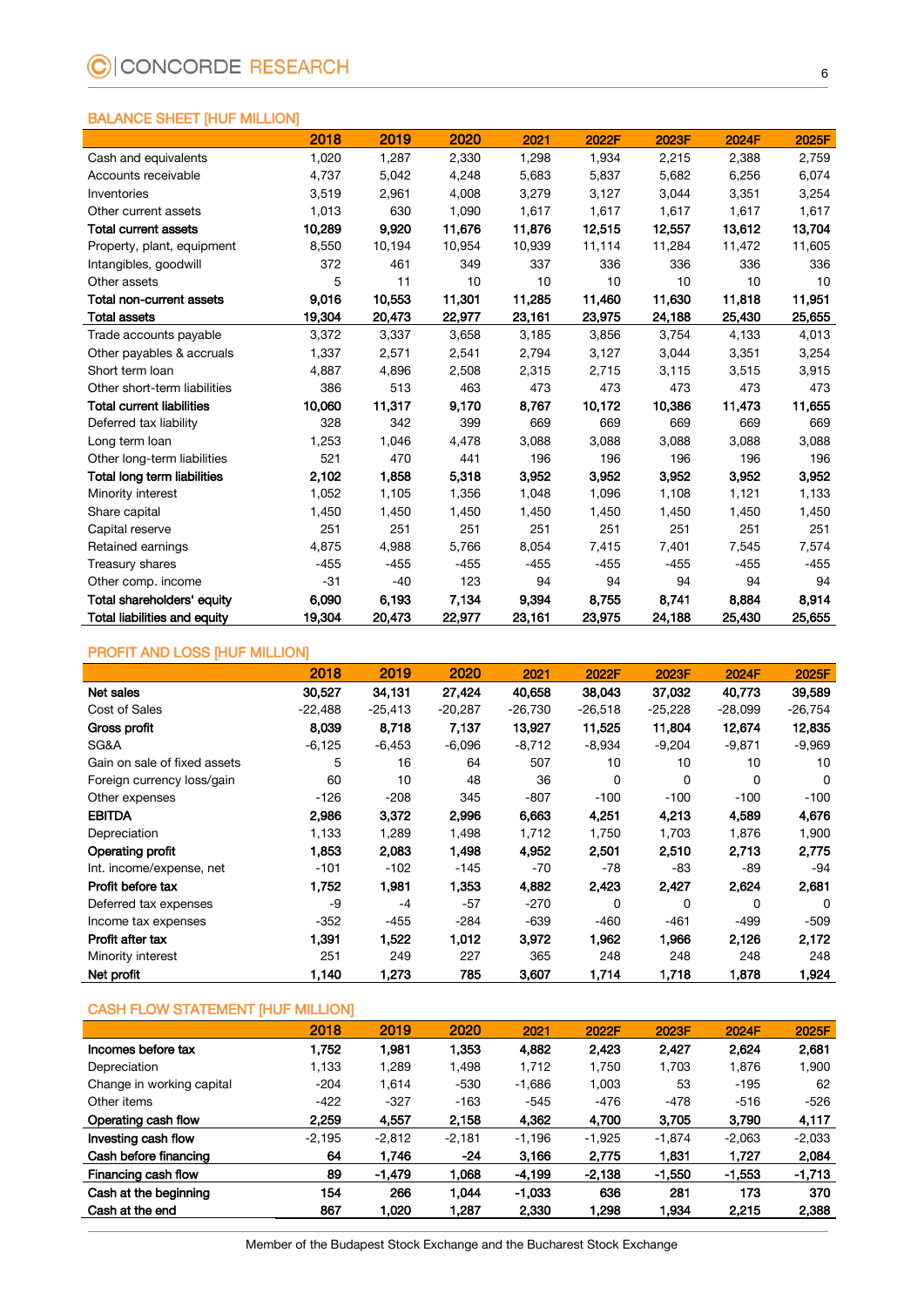Concorde Securities Ltd. does and seeks to do business with companies covered in its research reports. As a result, investors should be aware that the firm may have a conflict of interests that could affect the objectivity of this report. Investors should consider this report as only a single factor in making their investment decision. For analysts certification and other important disclosures, please refer to the "Disclaimer" section at the end of this report.

### **DISCLAIMER**

This research report has been prepared by Concorde Securities Ltd., a full-service Hungarian investment banking, investment management and brokerage firm. Concorde Securities Ltd. is under the supervision of the National Bank of Hungary in its capacity as financial supervisory authority.

Concorde Securities Ltd. is registered in Hungary and does not have any subsidiaries, branches or offices outside of Hungary. Therefore we are not allowed to provide direct investment banking services to US investors and restrictions may apply to our potential investment banking services according to your country's jurisdiction.

Our salespeople, traders and other professionals may provide oral or written market commentary or trading strategies to our clients that reflect opinions that are their own and may be contrary to the opinions expressed in our research products, and our proprietary trading and investing businesses may make investment decisions that are inconsistent with the recommendations expressed by our analysts or traders.

Our research, sales and trading professionals are paid based on the profitability of the respective divisions of Concorde Securities Ltd., which from time-to-time may include revenues from the firm's capital market activity. Concorde Securities Ltd. does not prohibit analysts, salespeople and traders from maintaining a financial interest in the securities or futures of any companies that they cover or trade on their clients' behalf in strict compliance with the Hungarian Capital Markets Act.

#### ANALYSTS CERTIFICATION

The research analysts undersigned and responsible for the preparation of this report hereby certify that (i) the views expressed in this research report accurately reflect their personal views about any and all of the securities or issuers referred to in this research report; (ii) no part of the analysts' compensation was, is or will be directly or indirectly related to the specific recommendation or views expressed in this report and (iii) no part of their compensation is tied to any specific investment transactions performed by Concorde Securities Ltd.

Name and job title of individuals involved in the production of this report are disclosed at the end of this report.

Concorde Securities Ltd. is a leading manager and underwriter of Hungarian equity offerings. We have investment banking and other business relations with a substantial percentage of the companies traded on the Budapest Stock Exchange and covered by our research department. Concorde Securities Ltd, its directors and employees may have a position in these securities, which may change at any time.

Concorde Securities Ltd. acted as Lead Manager of the private and public share placement of the shares of FHB in 2003, Masterplast in 2012 and Duna House in 2016. Concorde Securities Ltd. acted as the Co-lead Manager of Gedeon Richter's exchangeable bond issue in September 2004. Concorde Securities Ltd. has provided financial advice to Magyar Telekom.

| Rating                 | <b>Trigger</b>                                                                                                                                       |
|------------------------|------------------------------------------------------------------------------------------------------------------------------------------------------|
| Buy                    | Total return is expected to exceed 20% in the next 12 months                                                                                         |
| Accumulate             | Total return is expected to be in the range of 10-20%                                                                                                |
| Neutral                | Total return is expected to be in the range of 10%-(-10%)                                                                                            |
| Reduce                 | Total return is expected to be in the range of -10-(-20%)                                                                                            |
| Sell                   | Total return is expected to be lower than -20%                                                                                                       |
| <b>Under Revision</b>  | The stock is put Under Revision if covering analyst considers new information may<br>change the valuation materially and if this may take more time. |
| Coverage in transition | Coverage in transition rating is assigned to a stock if there is a change in analyst.                                                                |

#### EXPLANATION OF RATINGS AND METHODOLOGY